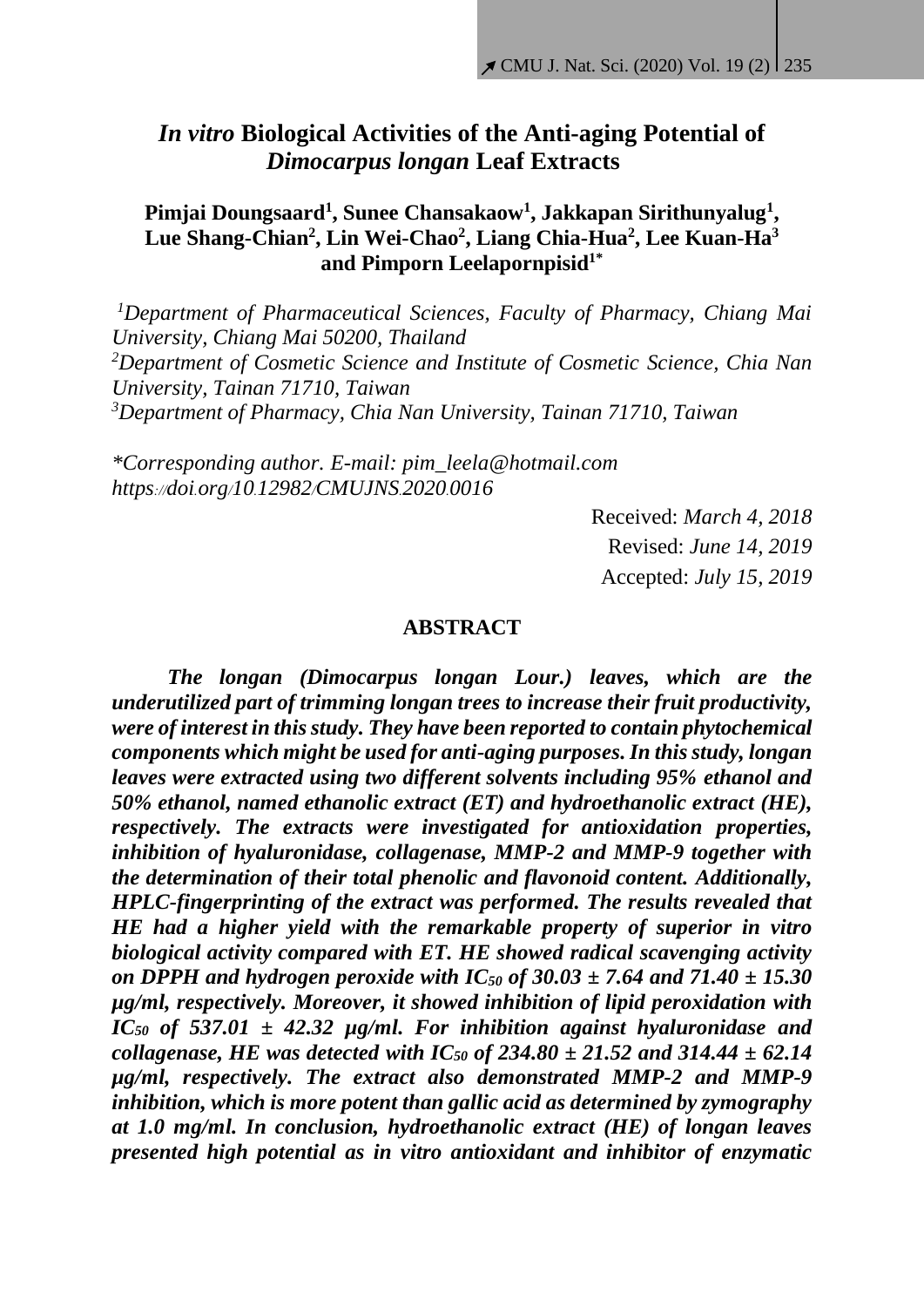## *activities. It might be a promising approach to the further development of anti-aging products.*

**Keywords:** Longan leaves, Antioxidant activity, Anti-hyaluronidase activity, Anti-collagenase activity, Inhibition of MMP-2 and MMP-9 assay

#### **INTRODUCTION**

Aging is associated with a progressive deterioration of cells that is a major risk factor for developing many degenerative diseases such as cardiovascular disease, neurodegenerative disease and even skin aging (Denicola and Lopez-Alarcon, 2013). Skin aging involves the degradation of extracellular matrix (ECM) in both epidermal and dermal layers. The results lead to skin dryness, thinning and sagging, while the loss of structure and integrity diminishes the skin's ability to protect the body and detect changes in temperature and pressure. Aging skin tends to be sensitive to infection, trauma and pressure ulcers (Davies, 2008).

Aging skin is caused by intrinsic and extrinsic factors. Exposure to sun rays and air pollution increases Reactive Oxygen Species (ROS) generation in the skin and induces oxidative stress. Oxidative damage may lead to lipid peroxide formation, mitochondrial and DNA damage and protein and gene modification, which alter protein structure and function. ROS also increases matrix metalloproteinase enzymes (MMPs) in the skin cells (Mukherjee et al., 2011). The combined actions of collagenase (MMP-1), 92 kDa gelatinase (MMP-2) and 72 kDa gelatinase (MMP-9) can fully degrade skin collagen and components of the elastic network. Collagenase is capable of cleaving in the triple helical domain of collagen. Furthermore, the denatured collagen can be further broken down by gelatinase (Jenkins, 2002). Hyaluronic acid is a predominant voluminous molecule in ECM. It plays a significant role in the maintenance of extracellular space, facilitate the transportation of nutrients and preserve tissue hydration (Manuskiatti and Maibach, 1996). Reduction of oxidative stress, as well as inhibition of enzymatic activities of collagenase, hyaluronidase, MMP-2, and MMP-9, can be used to evaluate anti-aging activity.

While considerable attention has been paid to plant components to replace synthetic additives, phytochemical components such as phenolics, flavonoids and terpenoids have been widely investigated and have shown anti-aging properties (Kim et al., 2008; Mukherjee et al., 2011).

Longan (*Dimocarpus longan* Lour.) is a member of the Sapindaceae family, widely distributed in China and Southern Asia, including Thailand, Vietnam and the Philippines (Yuge, 2012). Longan leaves have been reported to contain phenolics, flavonoids, terpenoids and sterols (Yuge, 2012; Xue et al., 2015). The longan leaf extract has shown high antioxidant activity, anti-hepatitis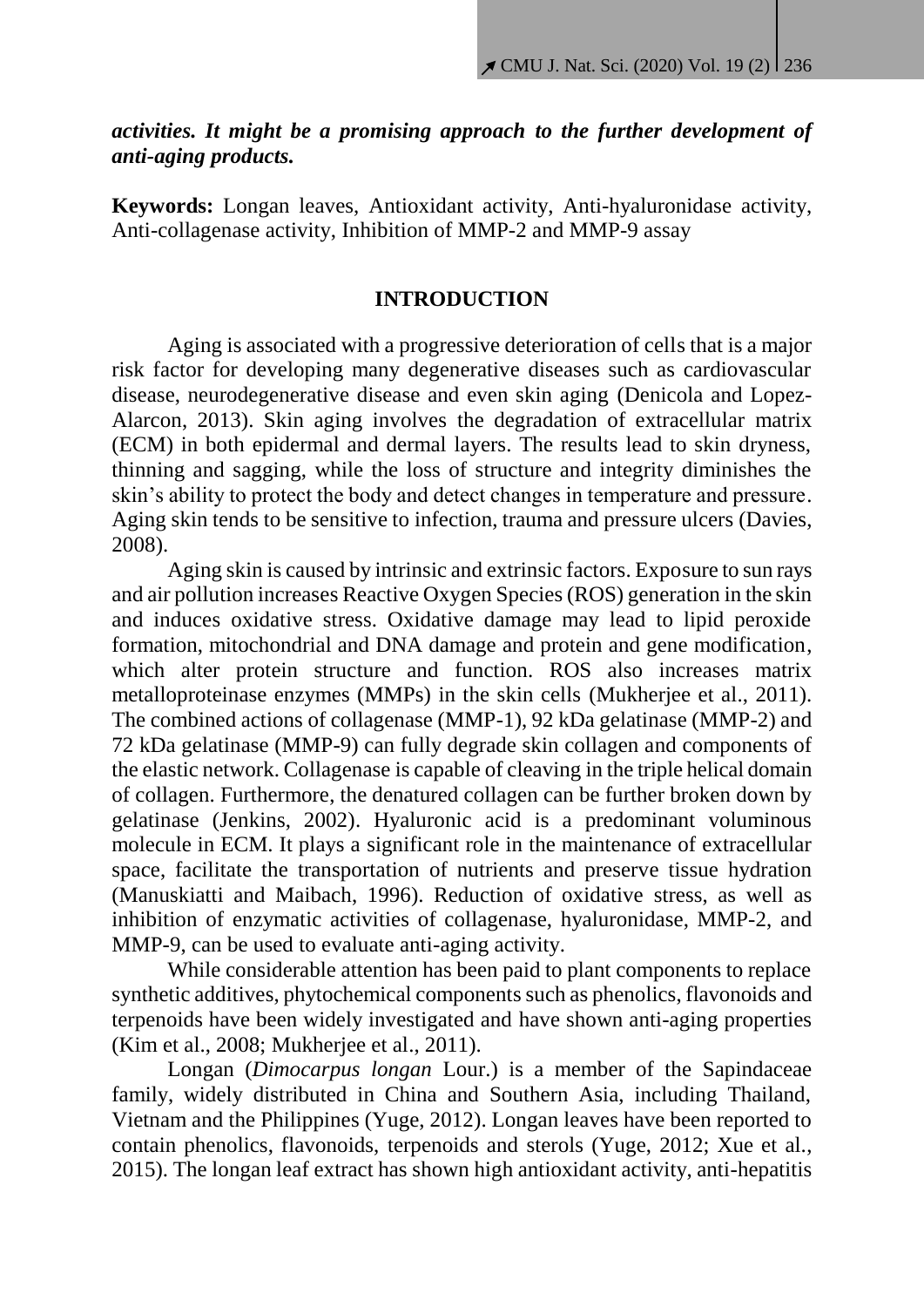C virus, anti-hyperuricemia and anticancer activity (Rashed and Fouche, 2013; Apriyanto et al., 2016; Sheu et al., 2016). However, there are few reports of antiaging benefits.

This study aims to investigate the potential of longan (*Dimocarpus longan* cv. Daw) leaf extracts for anti-aging properties via antioxidation and inhibition of hyaluronidase, collagenase, MMP-2 and MMP-9 together with the determination of their total phenolic and flavonoid content. Also, HPLCfingerprint on the extract were performed.

## **MATERIALS AND METHODS**

## **Chemicals and reagents**

1,1-Diphenyl-2-picrylhydrazyl (DPPH), linoleic acid, 2,2'-Azobis(2 amidinopropane) dihydrochloride (AAPH) and aluminium chloride were purchased from Fluka (Buchs, Switzerland). Acetonitrile, ammonium thiocyanate, boric acid, calcium chloride, Folin-Ciocalteu's reagent, hydrogen peroxide, iron (II) chloride tetrahydrate, sodium borate, sodium metaborate and sodium nitrite were purchased from Merck (Darmstadt, Germany). Trolox, quercetin, gallic acid, hyaluronic acid sodium salt from *Streptococcus equi,* hyaluronidase from bovine testes, 4-dimethylaminobenzaldehyde (DMAB), collagenase type 1A from *Clostridium histolyticum*, bovine collagen-1, 3, 4-dihydroxyphenaylacetic acid (3,4-DHPAA) and sodium periodate were purchased from Sigma (St. Louis, MO). *Bis*-acrylamide, protein marker and sodium dodecyl sulfate were purchased form Bio-Rad Laboratories (Richmond, United Kingdom). Bromophenol blue, Coomassie brilliant blue, Dulbecco's medium, Newborn calf serum (NCS), trypsin, penicillin, streptomycin and Tris-HCl buffer were purchased from GeneDirex, Inc. (Taiwan).

## *D. longan* **leaf extracts preparation**

The leaves of *D. longan* cv. Daw were collected from Hang Dong District, Chiang Mai Province between April and May. The leaves were then washed thoroughly with tap water and dried at 50 °C for 24 hours, after which they were blended into a fine powder using an industrial blending machine. The dried leaf powder (500 g) was macerated with 95% ethanol or 50% ethanol at room temperature for 48 hours with occasional stirring. The solutions were filtered with Whatman's No.1 filter membrane and evaporated using rotary evaporator (R-300 Buchi®, Flawil, Switzerland) at 50 °C. The extraction was repeated three times, and all the extracts were pooled. The extracts were named as ethanolic extract (ET) and hydroethanolic extract (HE).

## **Determination of antioxidant activity**

**DPPH-radical scavenging assay.** Scavenging activity of the extracts on DPPH radical was determined using the method of Kiattsin et al. (2016) with some modifications. The extracts were dissolved in ethanol in the concentration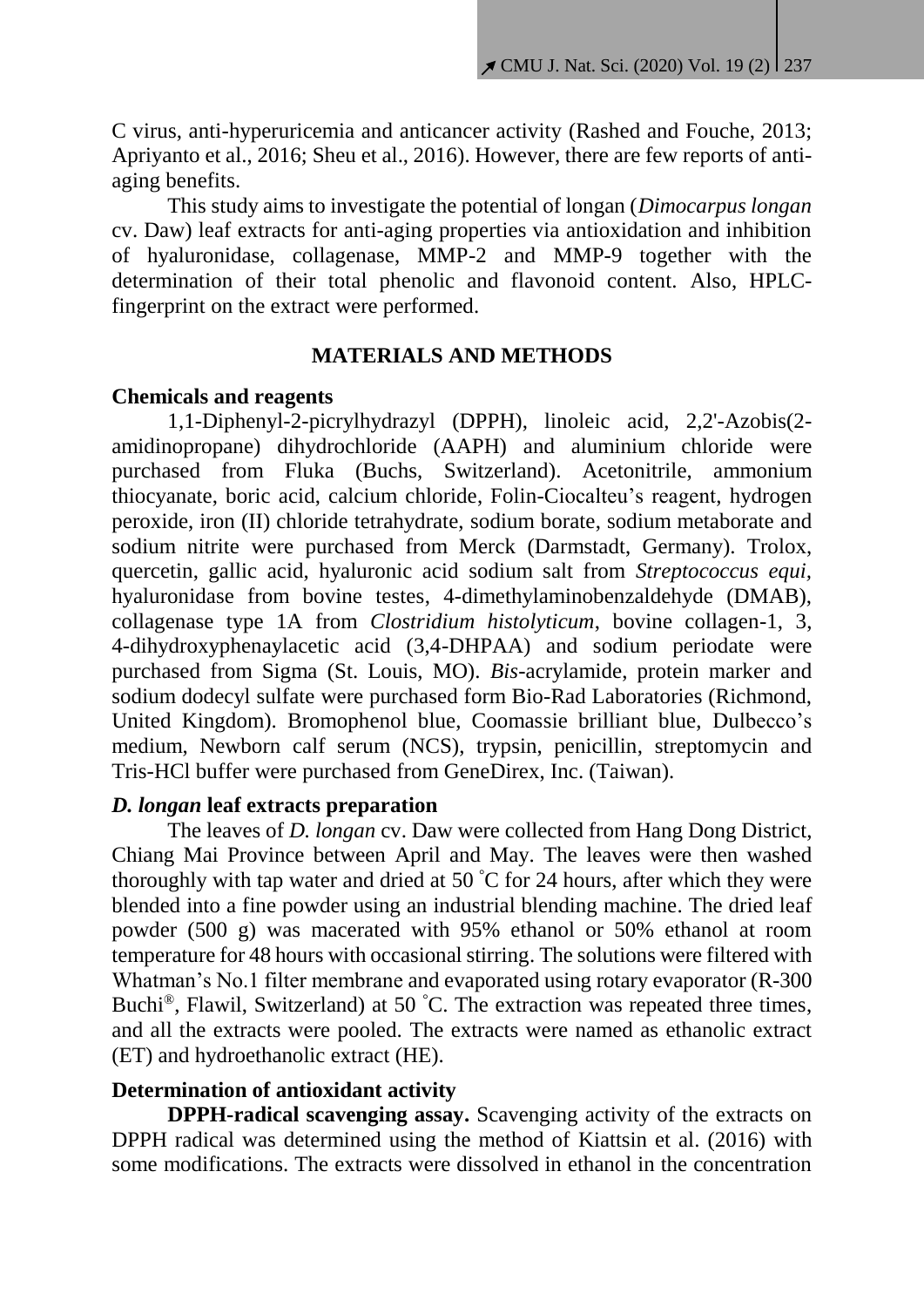range of 0.01-1 mg/ml. The aliquot of sample (20 µl) was mixed with 120mM DPPH in ethanol (180  $\mu$ I) and kept in the dark for 30 minutes. Then the absorbance of the solution was measured at 520 nm using microplate reader (SPECTROstar Nano®, Ortenberg, Germany). The mixture of the sample with ethanol was served as a blank. The absorbance of control was determined by replacing the sample with ethanol. Trolox, gallic acid and quercetin were used as positive control. The  $IC_{50}$  value, which was the concentration of the sample that scavenged 50% of the DPPH radical, was determined. The percentage of inhibition was calculated using the following equation:

Inhibition  $\left(\% \right) = \left[ (Abs_{control} - Abs_{sample})/Abs_{control} \right] \times 100$ 

**Hydrogen peroxide scavenging**  $(H_2O_2)$  **assay. The ability of plant** extracts to scavenge hydrogen peroxide can be estimated according to the method of Ruch et al. (1989). A solution of hydrogen peroxide (4 mM) was prepared in phosphate buffer (5 mM pH 7.4). The extracts were dissolved in 20% Tween 20 in distilled water in the concentration range of 0.1-10 mg/ml. The aliquot of sample (100 µl) was mixed with hydrogen peroxide solution (5 ml) and allowed to stand for 10 minutes. Then the concentration of hydrogen peroxide was determined by absorption at 230 nm using cuvette port of spectrophotometer (SPECTROstar Nano®, Ortenberg, Germany). The mixture of the sample with phosphate buffer was served as a blank. The absorbance of the control was determined by replacing the sample with 20% Tween 20 in distilled water. Trolox, gallic acid and quercetin were used as positive control. The  $IC_{50}$  value, which was the concentration of the sample that scavenged 50% of the hydrogen peroxide, was determined. The percentage of inhibition was calculated using the following equation:

Inhibition  $(\%) = [(\text{Abs}_{\text{control}} - \text{Abs}_{\text{sample}})/\text{Abs}_{\text{control}}] \times 100$ 

**Inhibition of Linoleic acid peroxidation assay.** The inhibition of linoleic acid peroxidation of the extracts was determined using the methods of Olszewska (2011) with some modifications. Each of the extracts and standards was dissolved in 20% Tween 20 in deionized water in the concentration range of 10-50 mg/ml. The aliquot of the sample (100  $\mu$ l), 20 mM Phosphate buffer pH 7.0 (140  $\mu$ l) and 1.3% linoleic acid in methanol (140 µl) were added with 46.35 mM AAPH solution (20  $\mu$ ) to start lipid peroxidation process in screw cap vial. The 20% Tween 20 in deionized water was used instead of sample as a control. The mixture was incubated in the dark at 50 °C for 4 hours or until the absorbance of the control was 0.550±0.020 at 500 nm. The degree of lipid peroxidation was determined by the ferric-thiocyanate method. The reaction mixture  $(2.5 \mu l)$  was mixed with 20 mM FeCl<sub>2</sub> solution in 3.5% HCl (2.5  $\mu$ l), 10% NH<sub>4</sub>SCN solution (2.5  $\mu$ l) and 75% methanol (250  $\mu$ l) for 3 minutes in a well of a 96-well microplate. The absorbance was measured at 500 nm using a microplate reader (SPECTROstar Nano®, Ortenberg, Germany). Trolox, gallic acid and quercetin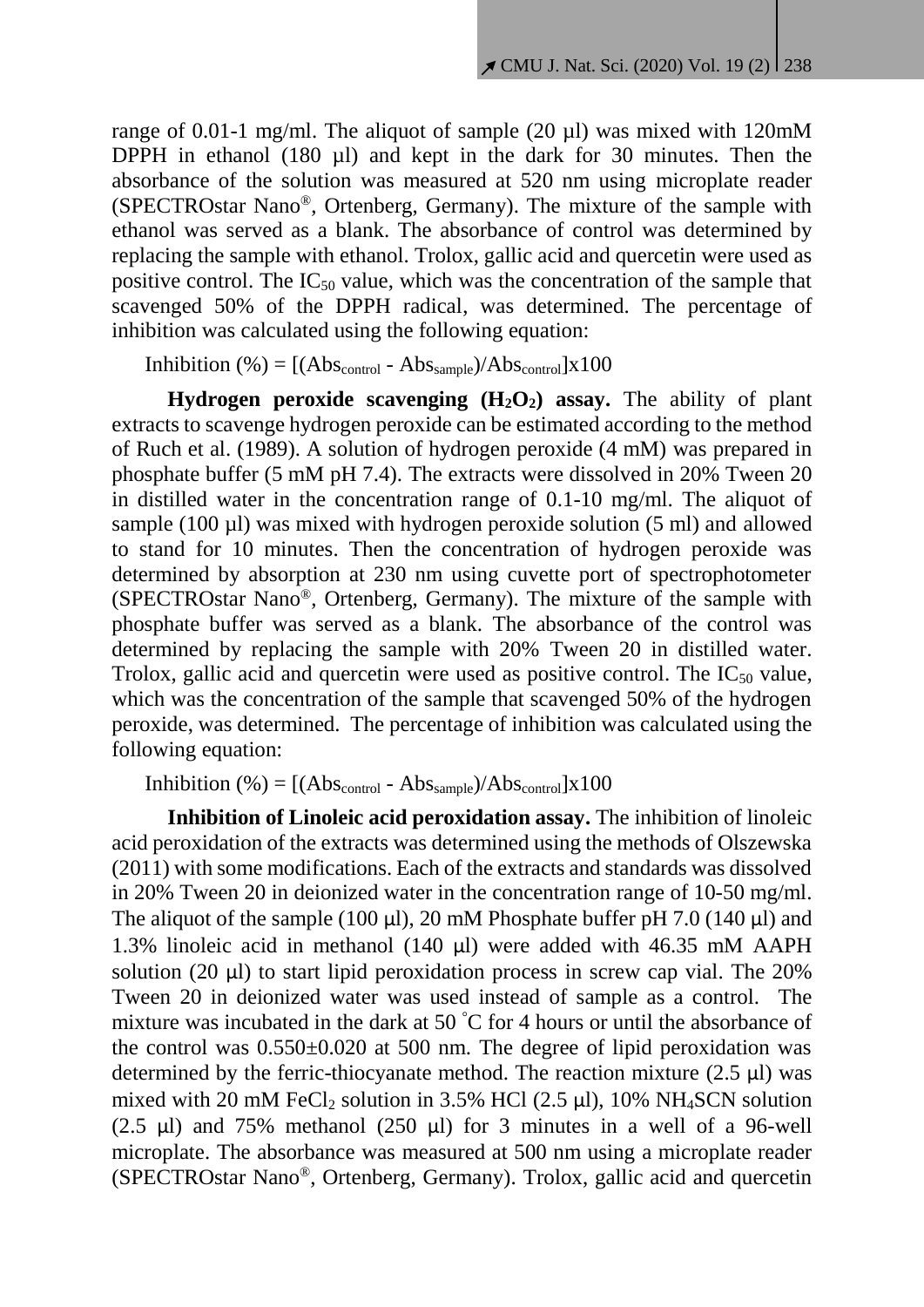were served as positive control. The  $IC_{50}$  value, which was the concentration of the sample that reduced 50% of the linoleic peroxidation, was determined. The percentage of inhibition was calculated using the following equation:

Inhibition  $\left(\% \right) = \left[ (Abs_{control} - Abs_{sample})/Abs_{control} \right] \times 100$ 

### **Determination of anti-hyaluronidase activity**

The fluorometric Morgan-Elson assay as modified by Takahashi et al., (2003) was followed. The extracts were dissolved in propylene glycol in the concentration range of 1-100 mg/ml. The mixture of 12.5 mM calcium chloride (25  $\mu$ l), test samples (12.5  $\mu$ l) and 1.5 mg/ml hyaluronidase in 20 mM phosphate buffer pH 5.5 (12.5  $\mu$ ) was incubated in the dark at 37 °C for 20 minutes. The phosphate buffer was used instead of hyaluronidase solution as a blank. The propylene glycol was used instead of test sample as the control. Then, the substrate of 1 mg/ml hyaluronic acid in 0.1 M acetate buffer pH 3.5 (100  $\mu$ l) was added, and the vial was incubated 60 minutes further at 37 °C. Finally, the 0.8 M sodium metaborate  $(25 \text{ µ})$  was added, and the reaction was stopped by placing in a water bath (100  $\degree$ C) for 3 minutes. After cooling to room temperature, the 800  $\mu$ l of DMAB reagent (4 g DMAB in 40 ml acetic acid and 5 ml of 10 N HCl) was added and incubated for 20 minutes and the contents were transferred to their respective wells of the 96-well microplate. Fluorescence was detected using a multi-mode microplate reader (Spectramax M3®, San Jose, California) at 545 nm excitation and 612 nm emission. Gallic acid and quercetin were served as positive control. The  $IC_{50}$  value, which was the concentration of the sample that reduced 50% of enzymatic activity, was determined. The percentage of inhibition was calculated by the equation:

Inhibition (%) =  $[(Fluorescence intensity<sub>control</sub> - Fluorescence intensity<sub>sample</sub>) /$ Fluorescence intensity control x100

### **Determination of anti-collagenase activity**

The inhibition of collagenase was determined using the methods of Yasmin et al., (2014) with some modifications. The extracts were dissolved with 20% Tween 20 in deionized water in the concentration range of 1-50 mg/ml. The mixture of test samples (30 µl), 10 mM CaCl<sub>2</sub> in 125 mM borate buffer pH 7.5 (100  $\mu$ l) and 0.1 mg/ml collagenase in 125 mM borate buffer pH 7.5 (50  $\mu$ l) were incubated in screw cap vial in the dark at 37 °C for 10 minutes. The borate buffer was used instead of collagenase solution as a blank. The 20% Tween 20 in distilled water was used instead of test sample as a control. The substrate of 80  $\mu$ g/ml collagen was added and the vial was incubated at 37 °C. After 60 minutes of incubation, the enzymatic solution (200  $\mu$ I) was mixed with 0.75 mM 3, 4-DHPAA, 125 mM sodium borate pH 8 (200 µl) and 1.25 mM of NaIO4. The mixture was immediately reacted at  $37^{\circ}$ C for 10 minutes and then kept in an ice water bath to stabilize the fluorophore. The fluorescence intensity of the reaction mixture was measured by multi-mode microplate reader (Spectramax M3®, San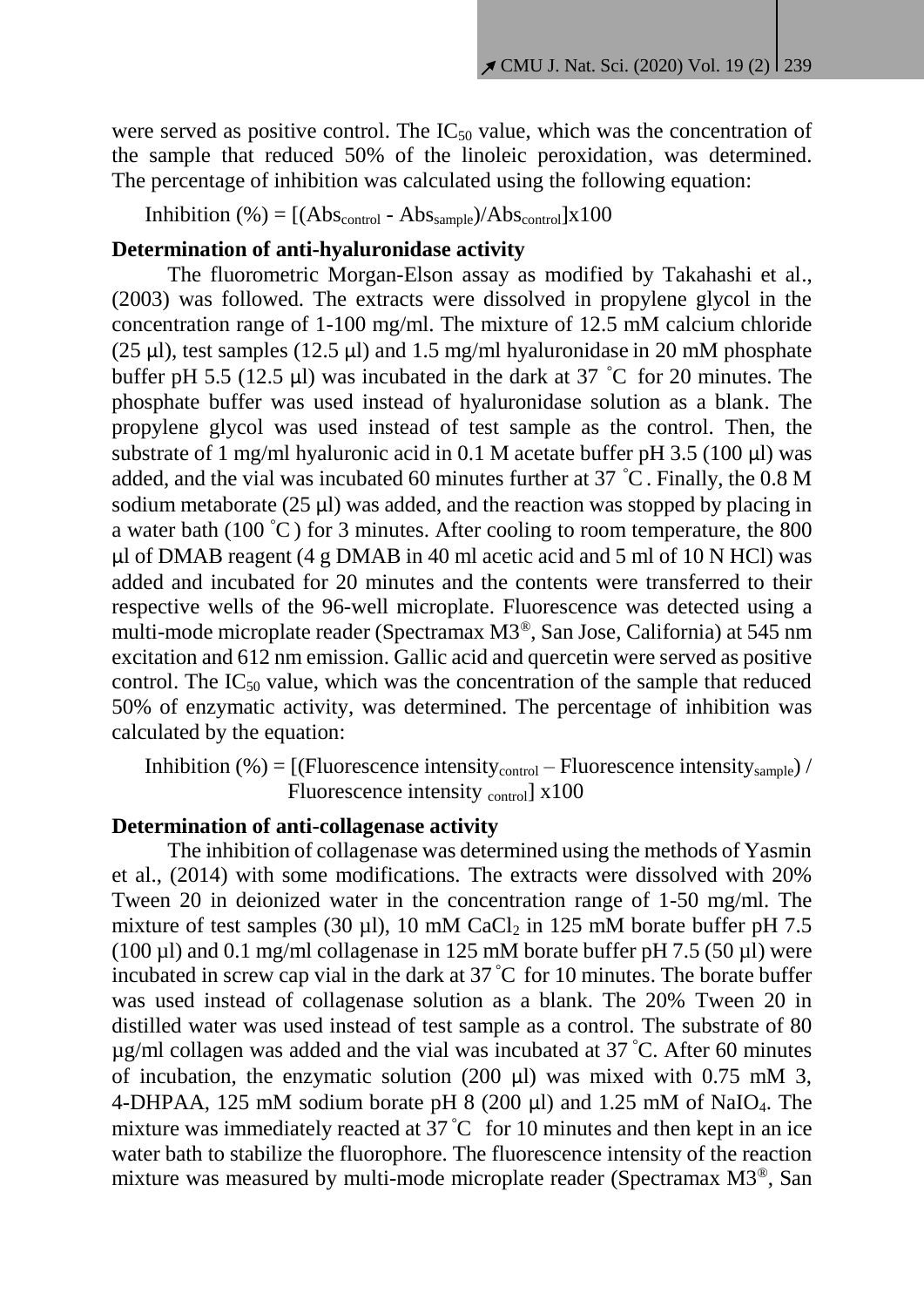Jose, California) at 375 nm excitation and 465 nm emission. Gallic acid was served as positive control. The  $IC_{50}$  value, which was the concentration of the sample that reduced 50% of enzymatic activity, was determined. The percentage of inhibition was calculated using the following equation:

Inhibition(%) =  $[(Fluorescence intensity<sub>control</sub> - Fluorescence intensity<sub>sample</sub>) /$ Fluorescence intensity control] x100

## **Determination of MMP-2 and MMP-9 inhibition**

The extracts were assayed for gelatinolytic activity of MMP-2 and MMP-9 inhibition using the method of Lai and Lue (2017). The extracts were dissolved with deionized water in the concentration of 10 mg/ml. Mouse embryonic fibroblasts (BCRC 60071; ATCC® CCL92) were cultured in 10% DMEM, 10% NCS and 1% antibiotic at 37 °C in a humidified atmosphere with 5%  $CO<sub>2</sub>$ . The cells were sub-cultured every two days until fully grown. Then the culture medium was changed to DMEM without serum for 24 hours and harvested by centrifugation at 1,200 x g for 5 minutes. Culture supernatants containing MMP-2 (72 kDa) and MMP-9 (92 kDa) were collected and incubated with the extract solution at 37 °C in a humidified atmosphere with 5%  $CO<sub>2</sub>$  for 24-48 hours. To assess the gelatinolytic activities of MMP-2 and MMP-9, Sodium dodecyl sulfate-polyacrylamide gel electrophoresis (SDS-PAGE) zymography using gelatin as a substrate was performed. Briefly, the reaction mixture was suspended in loading buffer (125 mM Tris-HCl pH 6.8, 4% SDS, 0.1% bromophenol blue, and 3.2% glycerol). The reaction solutions  $(20 \mu l)$  were run on SDS polyacrylamide gel containing gelatin with running buffer at 100-150 Volts for 3-4 hours. After electrophoresis, gels were washed to remove SDS and incubated for 60 minutes in renaturing buffer (50 mM Tris-HCl pH 8.0, 2.5% Triton X-100, 100 mM NaCl and 10 mM CaCl<sub>2</sub>) at 37  $^{\circ}$ C for 20-24 hours. Then the gels were treated with fixing buffer (12% acetic acid and 50% methanol) for 30 minutes and subsequently stained with Coomassie brilliant blue R-250. Gels were destained in the mixture of distilled water, 7% acetic acid and 40% methanol until visualization of clear bands. The gel was documented by a gel documentation system (Bio-Rad Laboratories, United Kingdom) and analyzed by ImageJ software. The percentages of MMPs inhibition in comparison to the control (the untreated system) were calculated using the following equation:

Inhibition  $\%$ ) = [(MMPs content of control – MMPs content of sample) / MMPs content of control] x 100%.

## **Determination of total phenolic content**

The longan leaf extracts were determined for total phenolic content using Folin-Ciocalteu's reagent following the protocol of Bobo-Garcia et al., 2015. Gallic acid was used as a standard. Each sample  $(10 \mu l)$  was dissolved in ethanol and mixed with 10% Folin-Ciocalteu reagent in deionized water  $(100 \mu l)$ . Then, 9.5% sodium carbonate solution (90 µl) was added and left at room temperature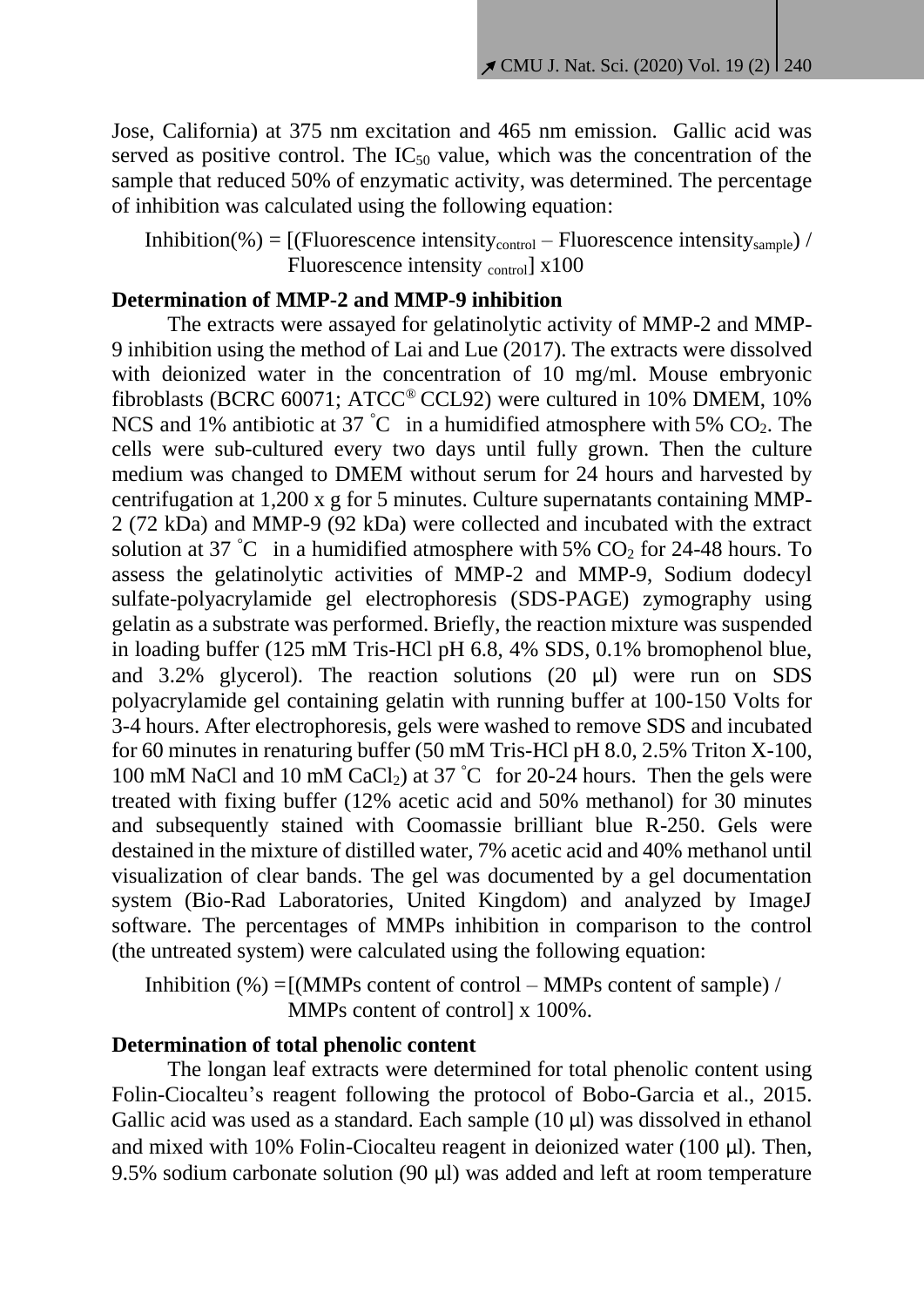for 30 minutes. The absorbance of the mixture was determined at 765 nm using a microplate reader (SPECTROstar Nano®, Ortenberg, Germany). The absorbance of the extracts was compared with gallic acid calibration curve and presented as Gallic acid equivalent (GAE) value in terms of mg gallic/g of the extract.

## **Determination of total flavonoid content**

The longan leaf extracts were determined for total flavonoid content using the method of Herald et al., (2012) with some modifications. Quercetin was used as a standard. The extracts were dissolved in ethanol at the concentration of 1 mg/ml. The extract solution (25  $\mu$ l) was mixed with deionized water (100  $\mu$ l) and 5% sodium nitrite (10 µl). After 5-minute incubation, 10% aluminum chloride and 4% sodium hydroxide solution were added to the mixture. The absorbance of the solution was determined at 510 nm using a microplate reader (SPECTROstar Nano®, Ortenberg, Germany) and compared with quercetin calibration curve. Quercetin equivalent (QE) values of the extract were presented as mg quercetin/g of extract.

## **High-performance liquid chromatography (HPLC) analysis**

The bioactive extract was selected for fingerprint study using Hitachi HPLC series L (Tokyo, Japan) equipped with Qchrome software. The HPLC system used consisted of a pump (Hitachi L-7100), a detector (Hitachi L-7420), an autosampler (Hitachi L-2200) and a column (Agilent<sup>®</sup> C18, 5  $\mu$ m) with an internal diameter of 4.6 mm and length of 250 mm. Sample (5 mg/ml) was filtrated through a 0.45 µm filter before injection into the HPLC column. The injection volume was 20 µl. A gradient elution A, composed of acetonitrile, and solution B, consisting of 0.1% orthophosphoric acid, delivered at a flow rate of 0.8 ml/min as follows: 0 min: 10% (A); 60 min: 30% (A). The absorbance was chosen to record at 280 and 360 nm due to the UV spectra of the extract.

## **Cell viability activity by the MTT assay**

The extracts at concentrations of 0.1-1 mg/ml in DMEM were tested for cell viability activity on mouse embryonic fibroblasts (BCRC 60071; ATCC® CCL92) by the MTT assay according to the method of Chen et al., (2008). Ascorbic acid (20 µg/ml) was used as positive control. The cells were plated at a density of  $1x10^5$  cells/well in 96-well plates and left for cell attachment on the plate overnight in 5%  $CO<sub>2</sub>$  at 37 °C. Cells were then exposed to the extract for 48 hours. After incubation, the cells were treated with MTT solution and then incubated at 37 °C for an additional 4 hours. The medium containing MTT was discarded, and MTT formazan that had been produced was extracted with DMSO (1 ml). The absorbance was read at 570 nm using spectrophotometer microplate reader. The cell viability was calculated using the following equation:

% cell viability =  $[OD_{570}(Sample)/OD_{570}(Control)] \times 100$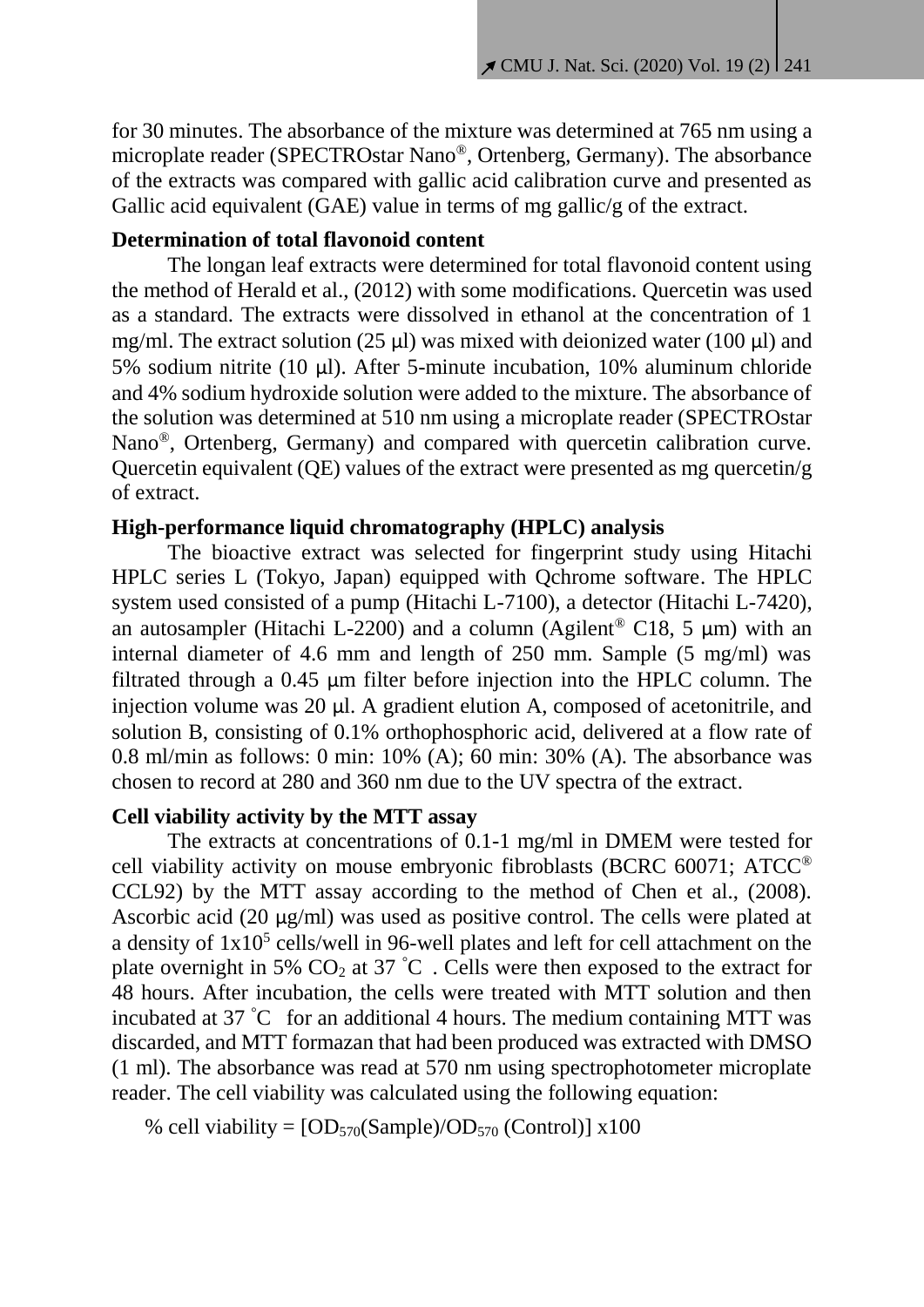where  $OD_{570}$  (sample) was the absorbance of the treated cells at 570 nm and  $OD_{570}$  (control) was the absorbance of the negative control at 570 nm (treated-DMSO cells).

#### **Statistical analysis**

Statistical analysis was performed by one-way ANOVA using SPSS statistics 17.0 program. All assays were done in the triplicate experiment. The results were demonstrated as the mean  $\pm$  standard deviation (S.D.) from three independent analyses. *P-*values of less than 0.05 were considered statistically significant.

#### **RESULTS**

The percentage yields and physical appearances of longan leaf extracts using two different solvents were shown in Table 1. HE showed a higher yield of  $15.88 \pm 2.43$  (%w/w of dry powder). HE exhibited different physical appearances from ET as shown in brown color and distinct odor.

## **Determination of antioxidant activity**

DPPH assay has been accepted as an antioxidant screening test for a natural substance (Chang et al., 2011). While  $H_2O_2$  is one type of ROS which human beings are exposed to from the environment, it is rapidly decomposed into oxygen and water.  $H_2O_2$  may produce hydroxyl radical (OH $\cdot$ ) that can initiate lipid peroxidation and cause DNA damage in the body (Alam et al., 2013). The  $IC_{50}$ values of DPPH radical scavenging assay, hydrogen peroxide scavenging assay and inhibition on lipid peroxidation were shown in Table 2. Both extracts showed remarkable activity on both DPPH radical scavenging and hydrogen peroxide scavenging. The inhibition on lipid peroxidation could not be detected on ET.

### **Determination of anti-hyaluronidase activity**

*D. longan* leaves were reported to contain gallic acid, which exhibited hyaluronidase inhibitory activity (Florin et al., 2009). The  $IC_{50}$  values of the extracts were shown in Table 2. HE showed anti-hyaluronidase activities with IC<sub>50</sub> of 234.80  $\pm$  21.52 µg/ml, which was more potent than gallic acid, quercetin and ET that gave IC<sub>50</sub> values of 521.30  $\pm$  67.12, 568.87  $\pm$  21.44 and 946.72  $\pm$ 21.44 µg/ml, respectively. Therefore, the active compounds of the extracts on anti-hyaluronidase activity might be more potent than gallic acid due to the activities themselves or synergistic effects.

| <b>Extracts</b>             | Yield $\%$ (w/w) | <b>Physical appearances</b> |
|-----------------------------|------------------|-----------------------------|
| Ethanolic extract (ET)      | $11.57 + 1.05$   | Sticky and dark green       |
| Hydroethanolic extract (HE) | $15.88 \pm 2.43$ | Sticky and dark brown       |

**Table 1.** Yield of *D. longan* leaf extracts.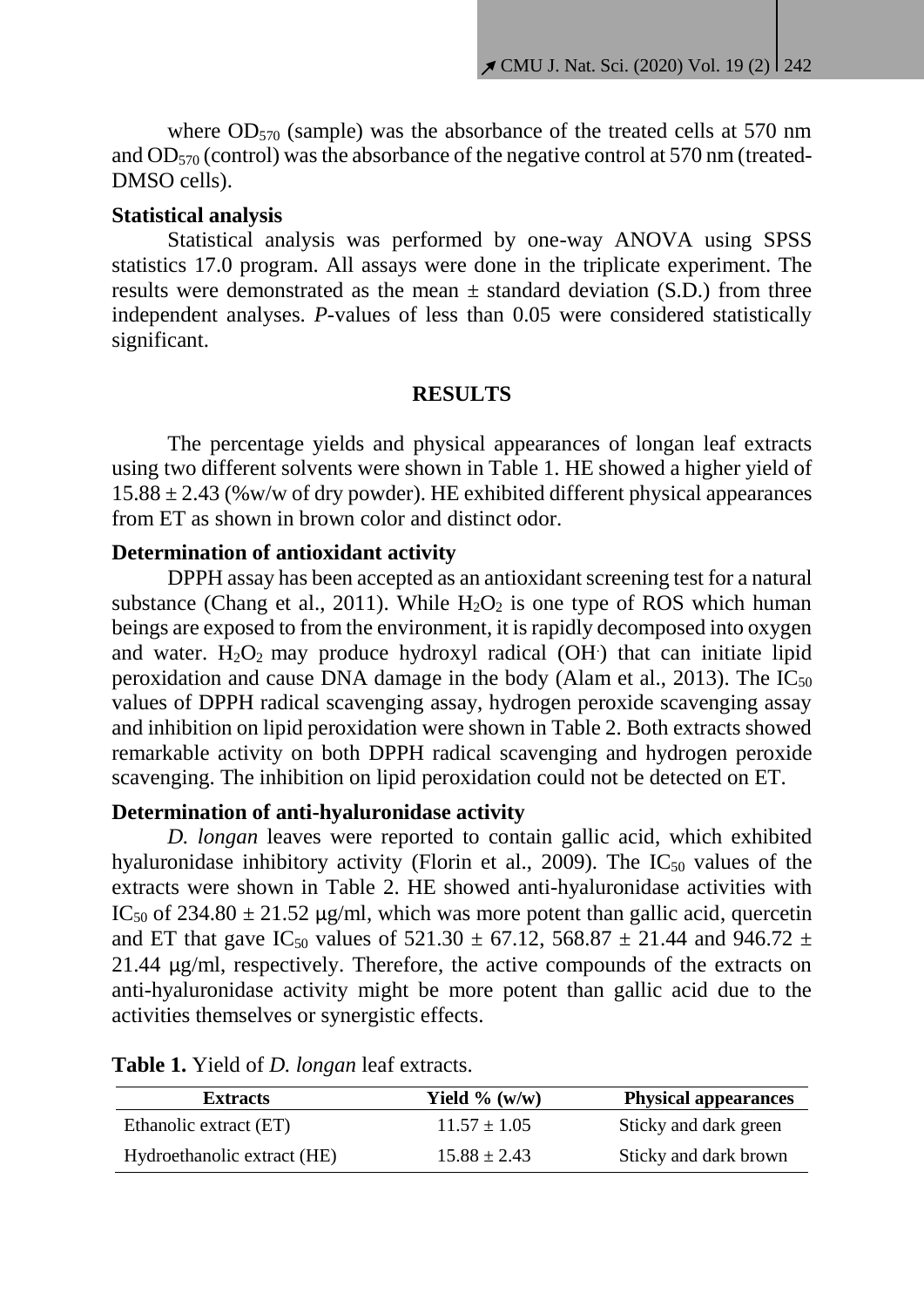#### **Determination of anti-collagenase activity**

The  $IC_{50}$  values of collagenase inhibition were shown in Table 2. ET and HE showed the inhibitory effect with the IC<sub>50</sub> at  $405.03 \pm 61.22$  and  $314.44 \pm 1$ 62.14, respectively. The extracts exhibited about 5 times lower activity than gallic acid. Regarding to the test extracts were mixing compounds, gallic acid might be one of the active ingredients for anti-collagenase activity.

|  | <b>Table 2.</b> IC <sub>50</sub> values of antioxidant, anti-hyaluronidase and anti-collagenase |  |
|--|-------------------------------------------------------------------------------------------------|--|
|  | activities of <i>D. longan</i> leaf extracts and standards.                                     |  |

|                           | $IC_{50}$ ( $\mu$ g/ml)                       |                                 |                                                                |                          |                                 |
|---------------------------|-----------------------------------------------|---------------------------------|----------------------------------------------------------------|--------------------------|---------------------------------|
|                           | <b>Antioxidant activity</b>                   |                                 |                                                                | Anti-                    | Anti-                           |
| The extracts              | <b>DPPH</b><br>radical<br>scavenging<br>assay | $H_2O_2$<br>scavenging<br>assay | <b>Inhibition of</b><br>linoleic acid<br>peroxidation<br>assay | hyaluronidase<br>assay   | collagenase<br>assay            |
| Ethanol extract (ET)      | $27.92 + 3.39^{\circ}$                        | $48.90 + 16.37$ <sup>c</sup>    | N <sub>D</sub>                                                 | $964.72 + 74.91^{\circ}$ | $405.03 \pm 61.22$ <sup>n</sup> |
| Hydroethanol extract (HE) | $30.03 + 7.64^{\circ}$                        | $71.40 + 15.30^e$               | $537.01 + 42.32h$                                              | $234.80 + 21.52^k$       | $314.44 + 62.14n$               |
| <b>Standards</b>          |                                               |                                 |                                                                |                          |                                 |
| Trolox                    | $5.50 + 1.02n$                                | $0.74 + 0.14$ <sup>f</sup>      | $0.14 + 0.12^i$                                                |                          |                                 |
| Gallic acid               | $1.22 + 0.33^{\circ}$                         | $5.42 + 2.41$ <sup>g</sup>      | $0.23 + 0.19$ <sup>i</sup>                                     | $521.30 + 67.12m$        | $60.70 + 11.01p$                |
| <b>Ouercetin</b>          | $2.73 + 0.49^d$                               | $5.41 + 1.32$ <sup>g</sup>      | $0.12 + 0.11$ <sup>i</sup>                                     | $568.87 + 21.44m$        |                                 |

Note: In each column, different superscripts represent significant differences ( $P \le 0.05$ ). ND; Not detected.

## **Determination of MMP-2 and MMP-9 inhibition**

The comparison of the inhibition of MMP-2 and MMP-9 between both extracts and gallic acid by zymography at a concentration of 1.0 mg/ml was shown in Figure 1. HE demonstrated MMP-2 and MMP-9 inhibition more potently than gallic acid. This result has also supported the potential of hydroethanolic extract from *D. longan* leaves for the anti-aging application.

## **Determination of total phenolic and total flavonoid content**

Phenolic compounds that are widely found in herbs have been reported for their strong antioxidant activities (Mukherjee et al., 2011). GAE (Gallic acid equivalent value; mg of gallic/g of the extract) was used to express the total phenolic content of *D. longan* leaf extracts, which was calculated by gallic acid calibration curve following the linear equation  $y = 0.0026x + 0.0296$ ; correlation coefficient of  $R^2 = 0.9978$ . OE (Quercetin equivalent value; mg of quercetin/g of the extract) was used to express the total flavonoid content of the extracts. The total flavonoid content of QE was calculated by quercetin calibration curve following the linear equation  $y = 0.0001x+0.1194$ ; correlation coefficient of  $R<sup>2</sup> = 0.9914$ . Quercetin values in comparison to GAE values of each extract are shown in Figure 2. HE presented significantly higher GAE values than ET in the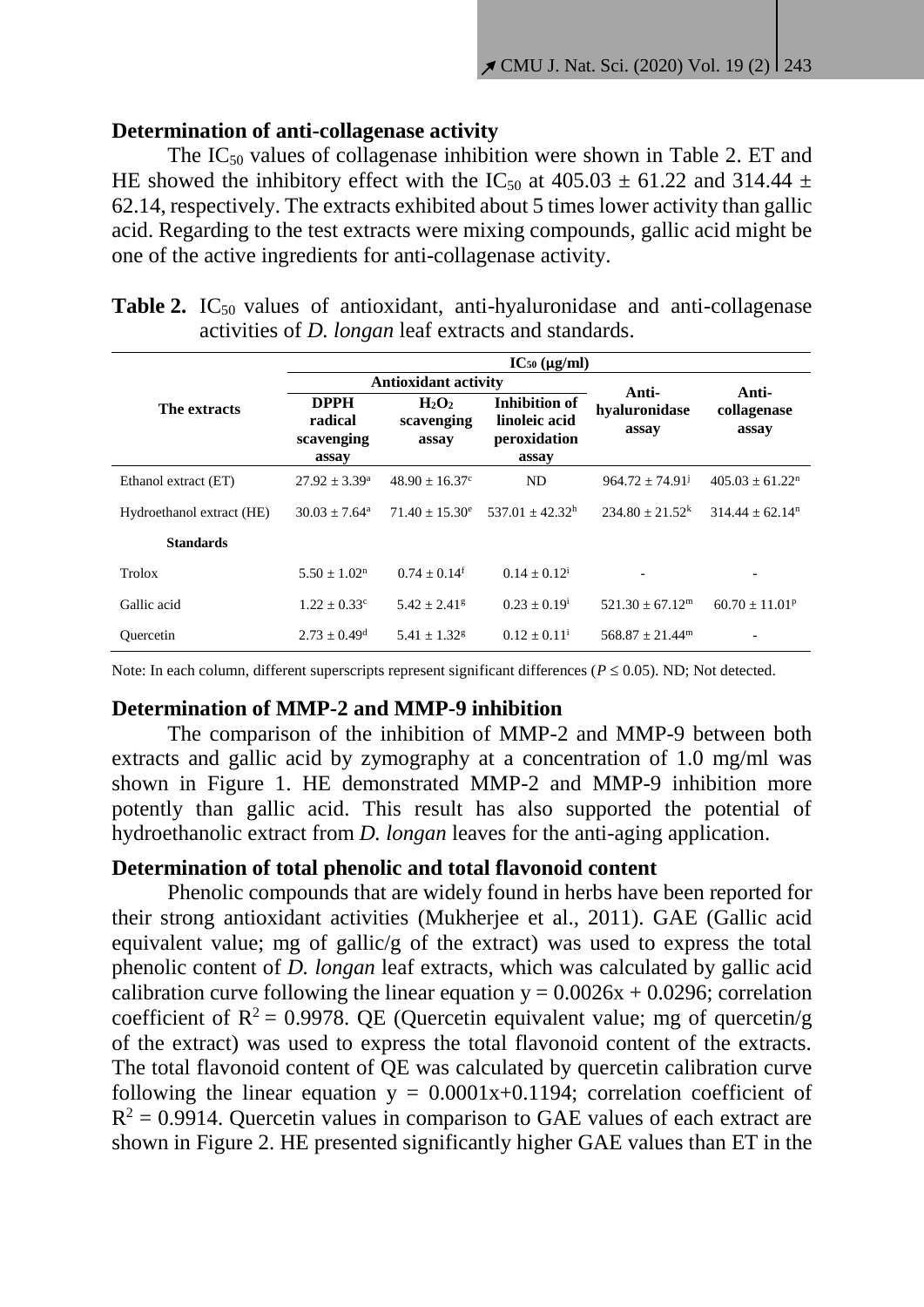same way as its activities. The result demonstrated that the activities of extracts might be involved with other phenolic compounds which were not flavonoids. **A**



**Figure 1.** Comparison of the gelatinolytic activity on MMP-2 and MMP-9 between *D. longan* leaf extracts and gallic acid standard at 1 mg/ml. (A) zymogram of the MMP-2 and MMP-9 in the experiments, (B) the percentages of MMP-2 and MMP-9 inhibition after 48-hour incubation at concentration of 1 mg/ml; HE, Hydroethanolic extract; ET, Ethanolic extract.

> Note:\*HE showed significantly highest activity. The statistical significance of the differences between groups was determined using one-way ANOVA test. Statistical significance is assumed at  $P < 0.05$ .

#### **High-performance liquid chromatography (HPLC) analysis**

HE was selected due to its remarkable biological activities for HPLC fingerprint study. The HPLC chromatogram was recorded at UV 280 and 360 nm as shown in Figure 4 which was compared with the retention time of gallic acid and ellagic acid. At 280 nm, the retention time of gallic acid and ellagic acid were 5.626 and 30.512 minutes, respectively. The HPLC chromatogram of HE demonstrated one major peak at the retention time of 25.513 minutes which was neither gallic acid nor ellagic acid. At 360 nm, the HPLC chromatogram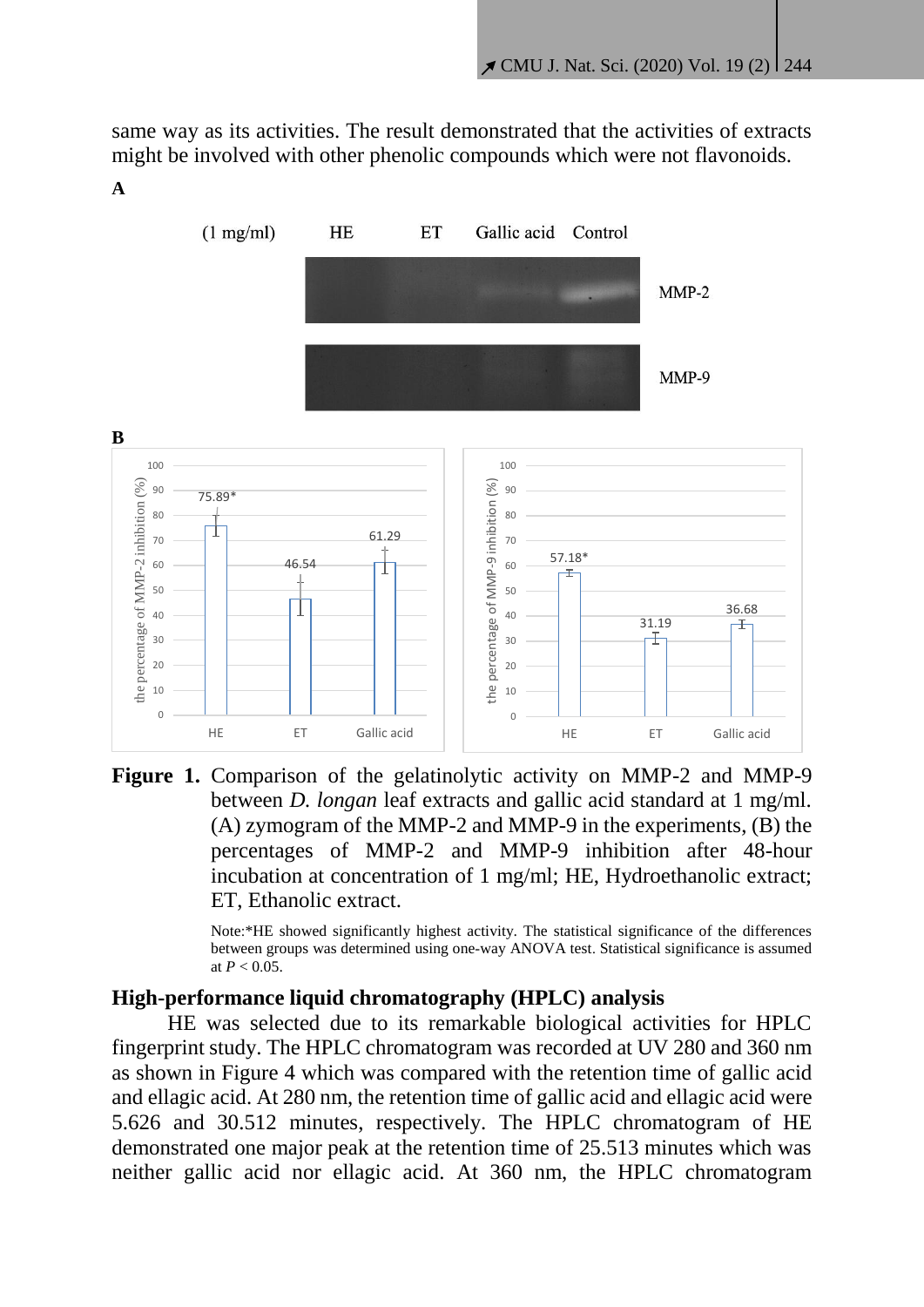demonstrated two significant peaks at the retention time of 30.607 minutes, which was ellagic acid, and the other of 39.26 minutes. As the consequence of the ellagic acid's area under the curve of both wavelengths, which showed nearly the same amount as shown in Figure 3, the peak of ellagic acid could be recognized as a marker for extract standardization.



## **Figure 2**. Comparison of GAE values (■) and QE values (□) of *D. longan* leaf extracts.

Note: <sup>a</sup> HE showed significantly higher GAE than ET. The statistical significance of the differences between groups was determined using one-way ANOVA test. Statistical significance is assumed at  $P < 0.05$ .

## **Cell viability activity by the MTT assay**

From *in vitro* investigation of the anti-aging activity, HE was selected to be investigated for cell viability activity on mouse embryonic fibroblast cells. The cell viability of the samples was shown in Table 3 and the characteristic of the treated cells were shown in Figure 4. The extract of all three concentrations gave the acceptable cell viability.

| <b>Table 3.</b> Cell viability of HE at concentration of 100, 500 and 1,000 $\mu$ g/ml and |
|--------------------------------------------------------------------------------------------|
| ascorbic acid in mouse embryonic fibroblast cells.                                         |

| <b>Samples</b>              | Concentration $(\mu g/ml)$ | Cell viability $(\% )$ |
|-----------------------------|----------------------------|------------------------|
| Hydroethanolic extract (HE) | 100                        | $78.0 \pm 3.7$         |
|                             | 500                        | $79.7 \pm 2.8$         |
|                             | 1,000                      | $79.3 \pm 2.4$         |
| Ascorbic acid               | 20                         | $89.0 \pm 0.4$         |
| Control                     | -                          | $100.0 \pm 0.9$        |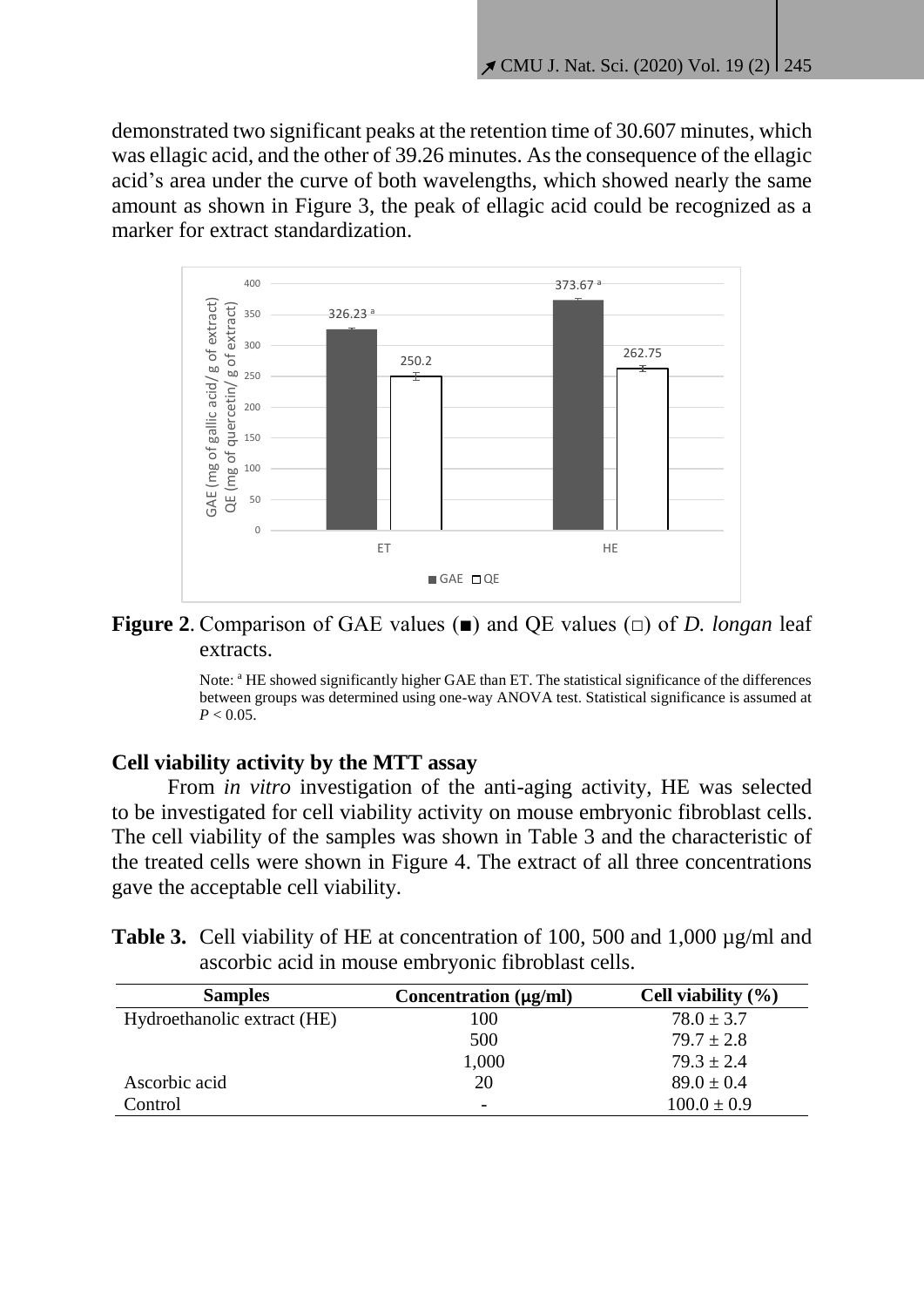

**Figure 3.** The HPLC chromatogram of the hydroethanolic *D. longan* leaf extract compared with the HPLC chromatogram of the mixture of 50 ppm gallic acid and 50 ppm ellagic acid. (A) HPLC chromatogram of the extract at 280 nm; (B) HPLC chromatogram of the extract at 360 nm; (C) HPLC chromatogram of the standard mixture at 280 nm; (D) HPLC chromatogram of the standard mixture at 360 nm.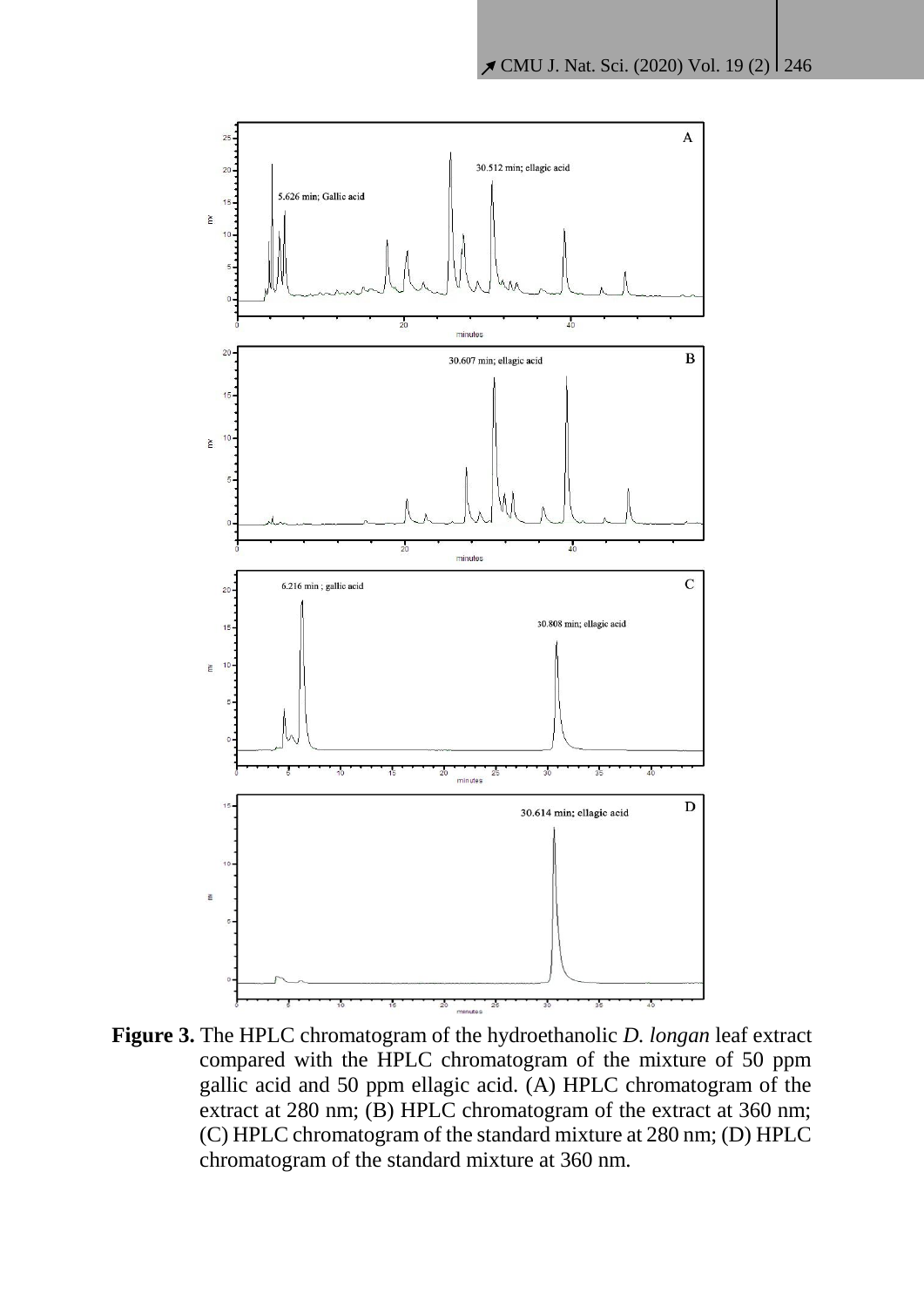

**Figure 4.** The characteristic of the mouse embryonic fibroblast cells treated with the hydroethanolic *D. longan* leaf extract. (A) Non-treated cells; (B) Treated cells with 100  $\mu$ g/ml of extract; (C) Treated cells with 500  $\mu$ g/ml of extract; (D) Treated cells with 1,000  $\mu$ g/ml of extract.

#### **DISCUSSION**

This present study demonstrates the potential of *D. longan* leaf extract for anti-aging properties via antioxidation and inhibition of hyaluronidase, collagenase, MMP-2 and MMP-9. Ethanol was selected as a potential extraction solvent for its wide range of natural compound extraction capability and safety for human consumption while 50% aqueous ethanol was selected as it was reported to have better polyphenol extraction (Madhan et al., 2007). For antioxidant activity, Chen et al. (2017) have shown that the 40% ethanol longan leaf extract could scavenge ABTS radical equivalent to 582.37  $\mu$ mol of Trolox standard. Moreover, it also showed Ferric reducing antioxidant power (FRAB) value equivalent to 182.58 µmol of Trolox standard. Wu et al. (2013) revealed the antioxidant activities of purified polyphenol compounds from the leaves of longan. All the compounds exhibited strong radical-scavenging activities and chelating ability on ferrous. Our results revealed that both ET and HE extracts showed remarkable activity on DPPH radical scavenging and hydrogen peroxide scavenging assays. For the inhibition on lipid peroxidation, hyaluronidase, collagenase, MMP-2 and MMP-9 activities, HE showed significantly higher activity compared with ET. Besides, HE showed greater activity over gallic acid in anti-hyaluronidase as the same MMP-2 and MMP-9 inhibition. Although *D. longan* leaves were reported to contain gallic acid, but the other active compounds for anti-aging in the leaf might be more potent than gallic acid due to the activities themselves or synergistic effects of other phenolic or active compounds consisting in the extracts. While inhibition of collagenase activity of *D. longan* leaf extract has not been reported to date, Panyathep et al. (2013) revealed the inhibition of MMP-13 of *D. longan* seed extracts. The gallic acid-enriched and ellagic acid-enriched seed fraction seemed to have more inhibitory potency than gallic acid or ellagic acid. In contrast to this experiment, HE, containing gallic acid and ellagic acid, exhibited collagenase inhibition 5 times lower than a gallic acid standard. As the result of mixed type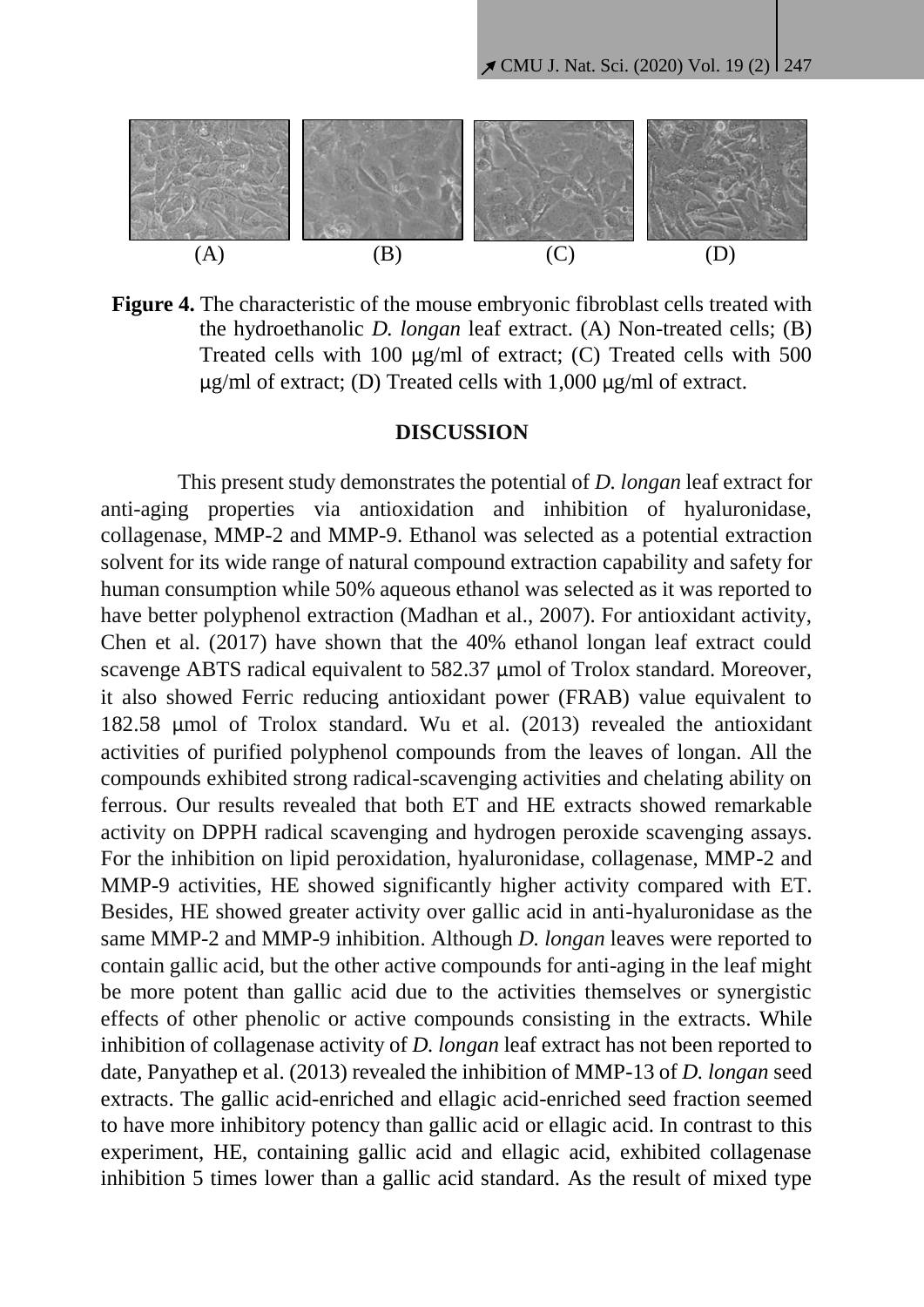collagenase (MMP-1, -8, -13), gallic acid might be the active compound on MMP-1 or MMP-8 which is needed to be further investigated.

According to Xue et al. (2015) and Wu et al. (2013), when isolated and identified, the chemical constituents of longan leaves contained the presence of polyphenols such as quercetin, kaempferol, afzelin, (-)-epicatechin and proanthocyanidin A-2. Moreover, they have also been reported of triterpenoids and sterols. Comparing the inhibition on lipid peroxidation, hyaluronidase, collagenase, MMP-2 and MMP-9 activities of HE with ET, the active compounds may be more polar and hydrophilic. Determination of total phenolic and total flavonoid content showed a chemical profile of HE with significantly higher GAE value than ET but not for QE value which implied that HE consisted of more polar active compounds than ET. Consequently, the activities of the extract might be involved in other phenolic compounds which were not flavonoids. Ellagic acid was chosen to be recognized as a marker only for extract standardization. For the identification of the active compounds, HE needs to be further isolated and tested.

## **CONCLUSION**

This present study has demonstrated the *in vitro* anti-aging capabilities of *D. longan* leaf extracts. The hydroethanolic extract possessed a potential for the *in vitro* antioxidation and inhibition of enzymatic activities. The extract revealed the activities that were correlated to its phenolic and flavonoid contents. Moreover, it showed the acceptable cell viability on mouse embryonic fibroblast cells. It might be a promising approach for further development into anti-aging products. As a consequence of its anti-hyaluronidase activity, which was better than gallic acid, HE was worthy of further isolation and testing of the active compounds.

#### **ACKNOWLEDGEMENT**

The authors sincerely thank the TA/RA Graduate Education Scholarship, Chiang Mai University, Chiang Mai 50200, Thailand for financial support, the Faculty of Pharmacy, Chiang Mai University and the Department of Cosmetic Science and Institute of Cosmetic Science, Chia Nan University of Pharmacy and Science for all facilities.

#### **REFERENCES**

Alam M.N., Bristi, N.J., and Rafiquzzaman, M. 2013. Review on *in vivo* and *in vitro* methods evaluation of antioxidant activity. Saudi Pharmaceutical Journal. 21: 143-152. https://doi.org/10.1016/j.jsps.2012.05.002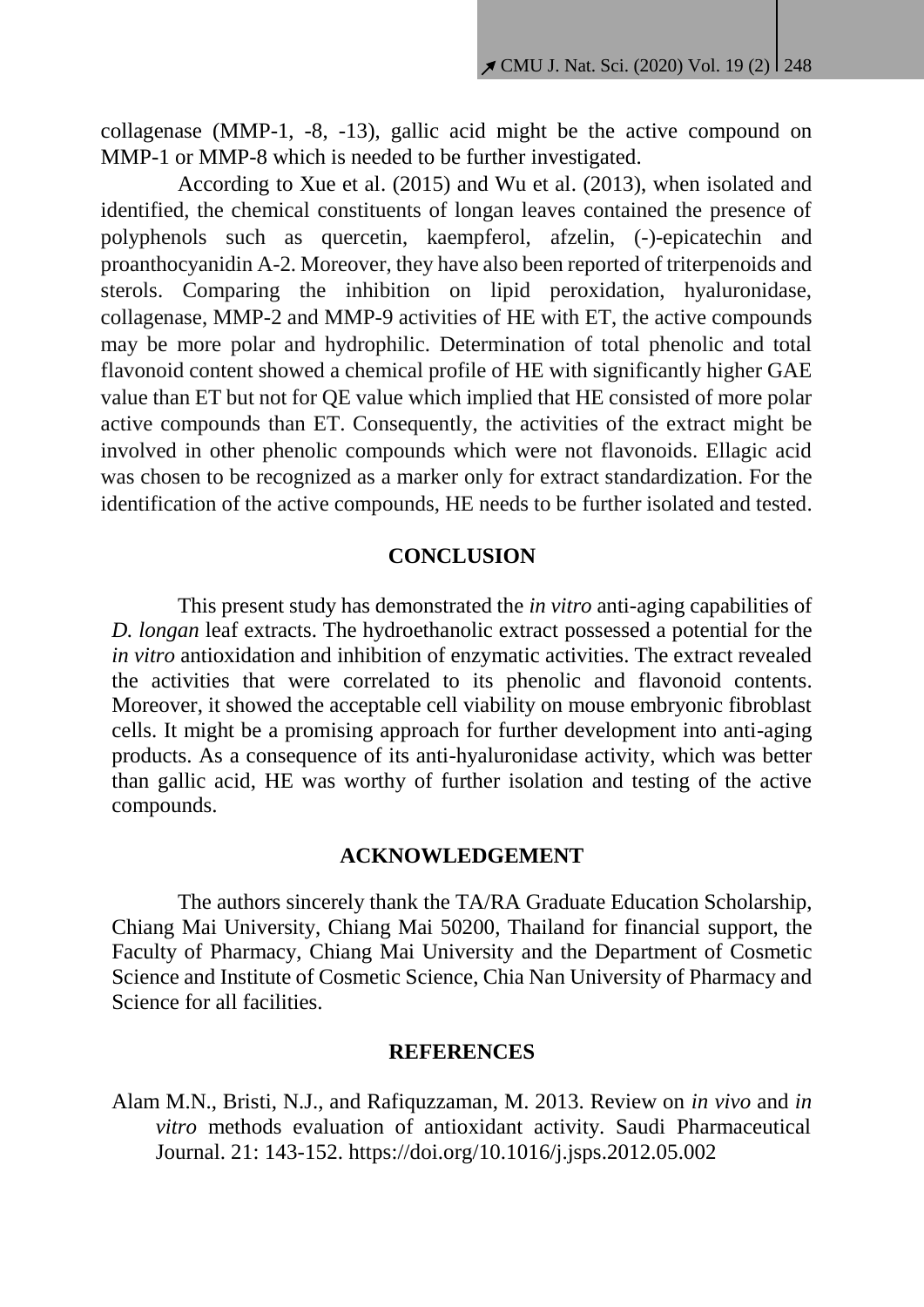- Apriyanto, D.R., Aoki, C., Hartati, S., Hanafi, M., Kardono, L., and Arsianti, A., Louisa, M., Sudiro, T.M., Dewi, B.E., Sudarmono, P., et al. 2016. Antihepatitis C virus activity of a crude extract from Longan (*Dimocarpus longan* Lour.) leaves. Japanese Journal of Infectious Disease. 69(3): 213-220. <http://doi.org/10.7883/yoken.JJID.2015.107>
- Barla, F., Higashijima, H., Funai, S., Sugimoto, K., Harada, N., Yamaji, R., Fujita, T., Nakano, Y., and Inui, H. 2009. Inhibitive effects of alkyl gallates on hyaluronidase and collagenase. Bioscience, Biotechnology, and Biochemistry. 73(10): 2335-2337. https://doi.org/10.1271/bbb.90365
- Bobo-Garcia, G., Davidov-Pardo, G., Arroqui, C., Vireda, P., Marin-Arroyo, M.R., and Navarro, M. 2015. Intra-laboratory validation of microplate methods for total phenolic content and antioxidant activity on polyphenolic extracts, and comparison with conventional spectrophotometric methods. Journal of the Science of Food and Agriculture. 95(1): 204-209. https://doi.org/10.1002/jsfa.6706
- Chang, L., Juang, L., Wang, B., Wang, M., Tai, H., Hung, W., Chen, Y., and Huang, M. 2011. Antioxidant and antityrosinase activity of mulberry (*Morus alba* L.) twigs and root bark. Food and Chemical Toxicology. 49(4): 785-790. https://doi.org/10.1016/ j.fct.2010.11.045
- Chen, G.L., Zhang, X., Cheng, S.G., Han, M.D., and Gao, Y.Q. 2017. Antioxidant activities and contents of free, esterified and insoluble-bound phenolics in 14 subtropical fruit leaves collected from the south of China. Journal of Functional Foods. 30: 290-302. https://doi.org/10.1016/j.jff.2017.01.011
- Chen, T.Y., Wang, G.H., Cheu, T.H., Cheng, D.L., Chen S.C., and Liang C.H. 2008. Cytotoxicity effects of cembranoids from Formosan soft corals *Sinularia notanda* and *Sinularia variablilis* [dissertation]. [Tainan (Taiwan)]: University of Chia Nan.
- Davies, A. 2008. Management of dry skin conditions in older people. British Journal of Community Nursing. 13(6):250-257. https://doi.org/10.12968/ bjcn.2008.13.6.29456
- Denicola, A., and Lopez-Alarcon, C. 2013. Evaluating the antioxidant capacity of natural products: a review on chemical and cellular-based assays. Analytica Chimica Acta. 763: 1-10. https://doi.org/10.1016/j.aca[.2012.11.](https://doi.org/10.1016/j.aca.2012.11.051) [051](https://doi.org/10.1016/j.aca.2012.11.051)
- Herald, T., Gadgil, P., and Tilley, M. 2012. High-throughout microplate assays for screening flavonoid content and DPPH-scavenging activity in sorghum bran and flour. Journal of the Science of Food and Agriculture. 92(11): 2326-2331. https://doi.org/10.1002/jsfa.5633
- Jenkins, G. 2002. Molecular mechanisms of skin ageing. Mechanisms of Ageing and Development. 123(7): 801-810. [https://doi.org/10.1016/S00476374\(01\)](https://doi.org/10.1016/S00476374(01)%0b00425-0) [00425-0](https://doi.org/10.1016/S00476374(01)%0b00425-0)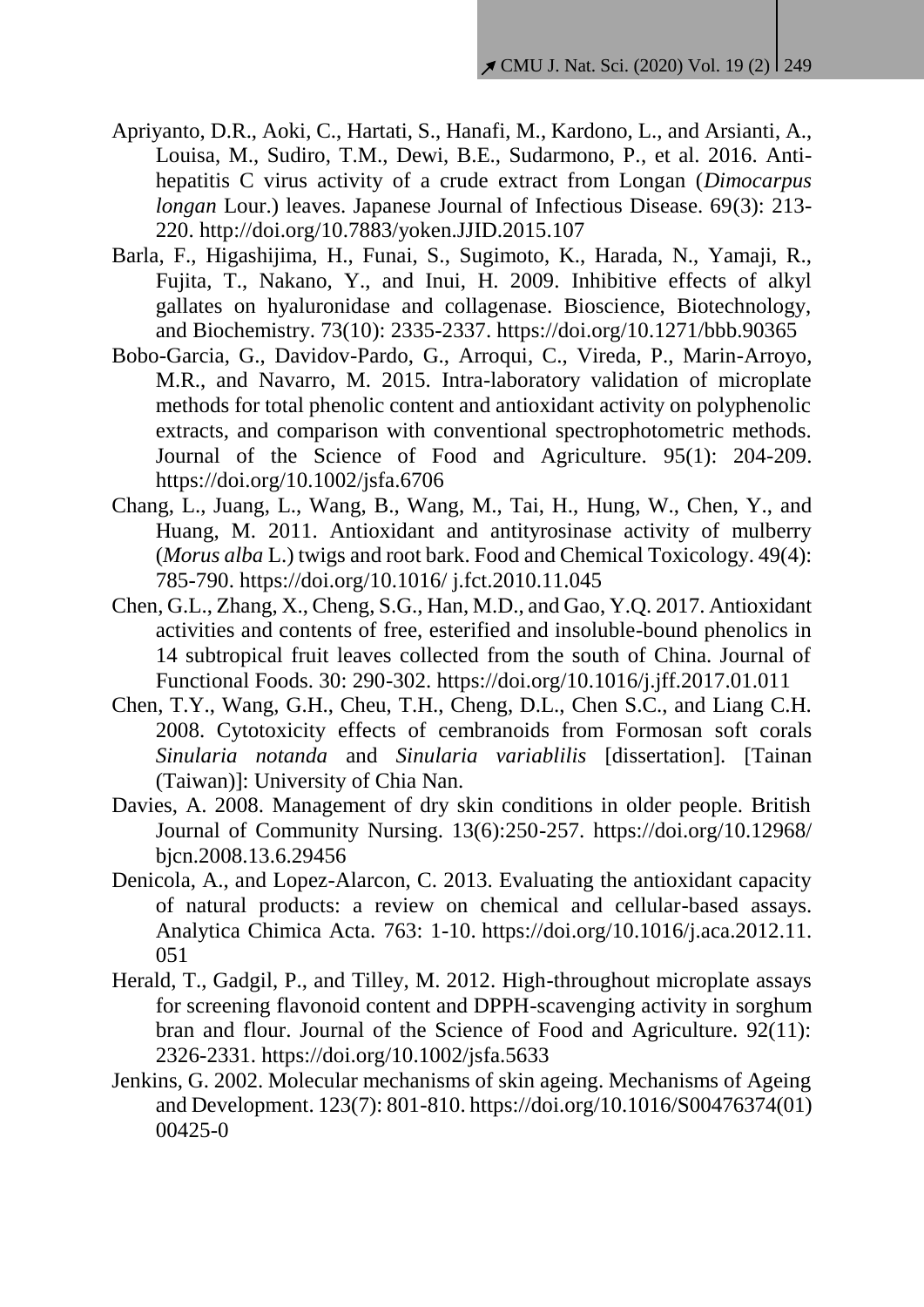- Kiattsin, K., Nantarat, T., and Leelapornpisid, P. 2016. Evaluation of antioxidant and anti-tyrosinase activities as well as stability of green and roasted coffee bean extracts from *Coffea arabica* and *Coffea canephora* grown in Thailand. Journal of Pharmacognosy and Phytotherapy. 8(10):182-192. https://doi. org/10.5897/JPP20160413
- Kim, Y., Chung, C., Kim, J., Ko, K., Park, S., Kim, J., Eom, S., Kim, Y., Hwang, Y., and Kim, K. 2008. Anti-wrinkle activity of Ziyuglycoside I isolated from a *Sanguisorba officinalis* root extract and its application as a cosmeceutical ingredient. Bioscience, Biotechnology, and Biochemistry. 72(2): 303-311. https://doi.org/10.1271/ [bbb.70268](https://doi.org/10.1271/bbb.70268)
- Lai, M.T., and Lue, S.C. 2017. Multiple herbal extracts used in the skincare cream with anti-wrinkle effects [dissertation]. [Tainan (Taiwan)]: University of Chia Nan.
- Madhan, B., Krishnamoorthy, G., Rao, JR., and Nair, B.U. 2007. Role of green tea polyphenols in the inhibition of collagenolytic activity by collagenase. International Journal of Biological Macromolecules. 41(1): 16-22. https:// doi.org/10.1016/j.ijbiomac.2006.11.013
- Manuskiatti, W., and Maibach, H. 1996. Hyaluronic acid and skin wound healing and aging. International Journal of Dermatology. 35(8): 539-544. https:// doi.org/10.1111/j.1365-4362.1996.tb03650.x
- Mukherjee, P., Maity, N., Nema, N., and Sarkar, B. 2011. Bioactive compounds from natural resources against skin aging. Phytomedicine. 19(1): 64-73. <https://doi.org/10.1016/j.phymed.2011.10.003>
- Olszewska, M.A. 2011. *In vitro* antioxidant activity and total phenolic content of the inflorescences, leaves and fruits of *Surbus Torminalis* (L.) crantz. Acta Poloniae Pharmacetica – Drug Research. 68(6): 945-953.
- Panyathep, A., Chewonarin, T., Taneyhill, K., and Vinitketkumnuen, U. 2013. Antioxidant and anti-matrix metalloproteinases activities of dried longan (*Euphoria longana*) seed extract. ScienceAsia. 39: 12-18. https://doi.org/ 10.2306/scienceasia1513-1874.2013.39.012
- Rashed, K.N., and Fouche, G. 2013. Anticancer activity of *Dimocarpus longan* Lour. Leaf extracts *In vitro* and phytochemical profile. Greener Journal of Medicinal Plant Research. 1(1): 001-005.
- Ruch, R.J., Cheng, S.J., and Klaunig, J.E. 1989. Prevention of cytotoxicity and inhibition of intercellular communication by antioxidant catechins isolated from Chinese green tea. Carcinogen. 10: 1003-1008. https://doi.org/ 10.1093/carcin/10.6.1003
- Sheu, S., Fu, Y., Huang, W., Chen, Y., Lei, Y., Yao, C., Hsu, F., and Kuo, Tzong. 2016. Evaluation of xanthine oxidase inhibitory potential and *In vivo* hypouricemic activity of *Dimocarpus longan* Lour. Extracts. Pharmacognosy Magazine. 12(2): S206-S212. [https://doi.org/10.4103/](https://doi.org/10.4103/%0b0973-1296.182176) [0973-1296.182176](https://doi.org/10.4103/%0b0973-1296.182176)